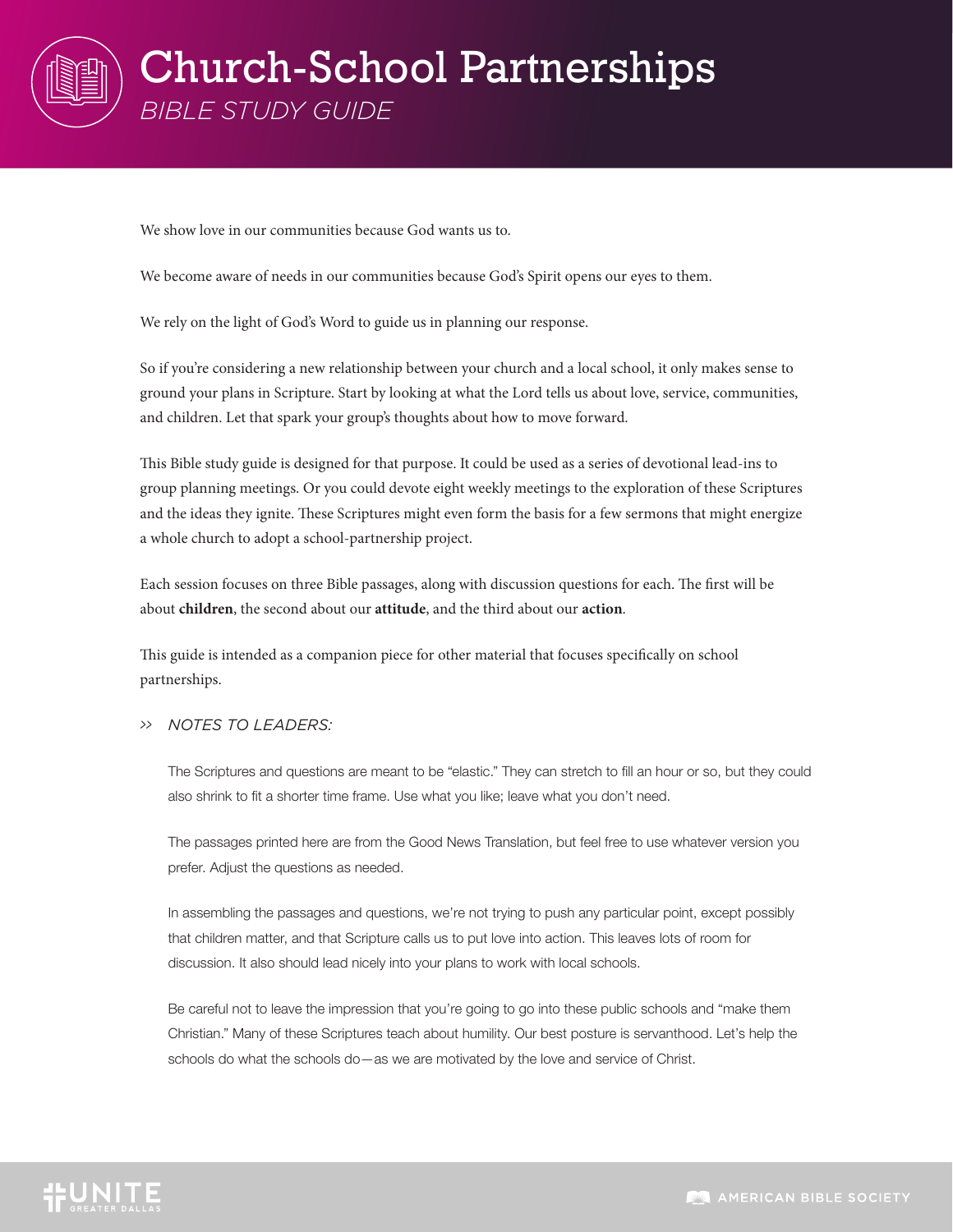*Some people brought children to Jesus for him to place his hands on them, but the disciples scolded the people. When Jesus noticed this, he was angry and said to his disciples, "Let the children come to me, and do not stop them, because the Kingdom of God belongs to such as these. I assure you that whoever does not receive the Kingdom of God like a child will never enter it." Then he took the children in his arms, placed his hands on each of them, and blessed them.*

*MARK 10:13-16*

How do you think people responded when Jesus did this?

How would you have responded if you were there?

Jesus said, "The Kingdom of God belongs to such as these." What did he mean by that?

How does someone "receive the Kingdom of God like a child"?

What do you think happened to these children afterward? How would they have been affected?

In what ways could we "bless" children in our day?

*So then, my friends, because of God's great mercy to us I appeal to you: Offer yourselves as a living sacrifice to God, dedicated to his service and pleasing to him. This is the true worship that you should offer. Do not conform yourselves to the standards of this world, but let God transform you inwardly by a complete change of your mind. Then you will be able to know the will of God—what is good and is pleasing to him and is perfect.*

*And because of God's gracious gift to me I say to every one of you: Do not think of yourself more highly than you should. Instead, be modest in your thinking, and judge yourself according to the amount of faith that God has given you.*

*ROMANS 12:1-3*

What does it mean to be a "living sacrifice"? Have you ever known anyone who lived this way?

In what way could this be considered "true worship"?

What "standards of this world" are you tempted by?

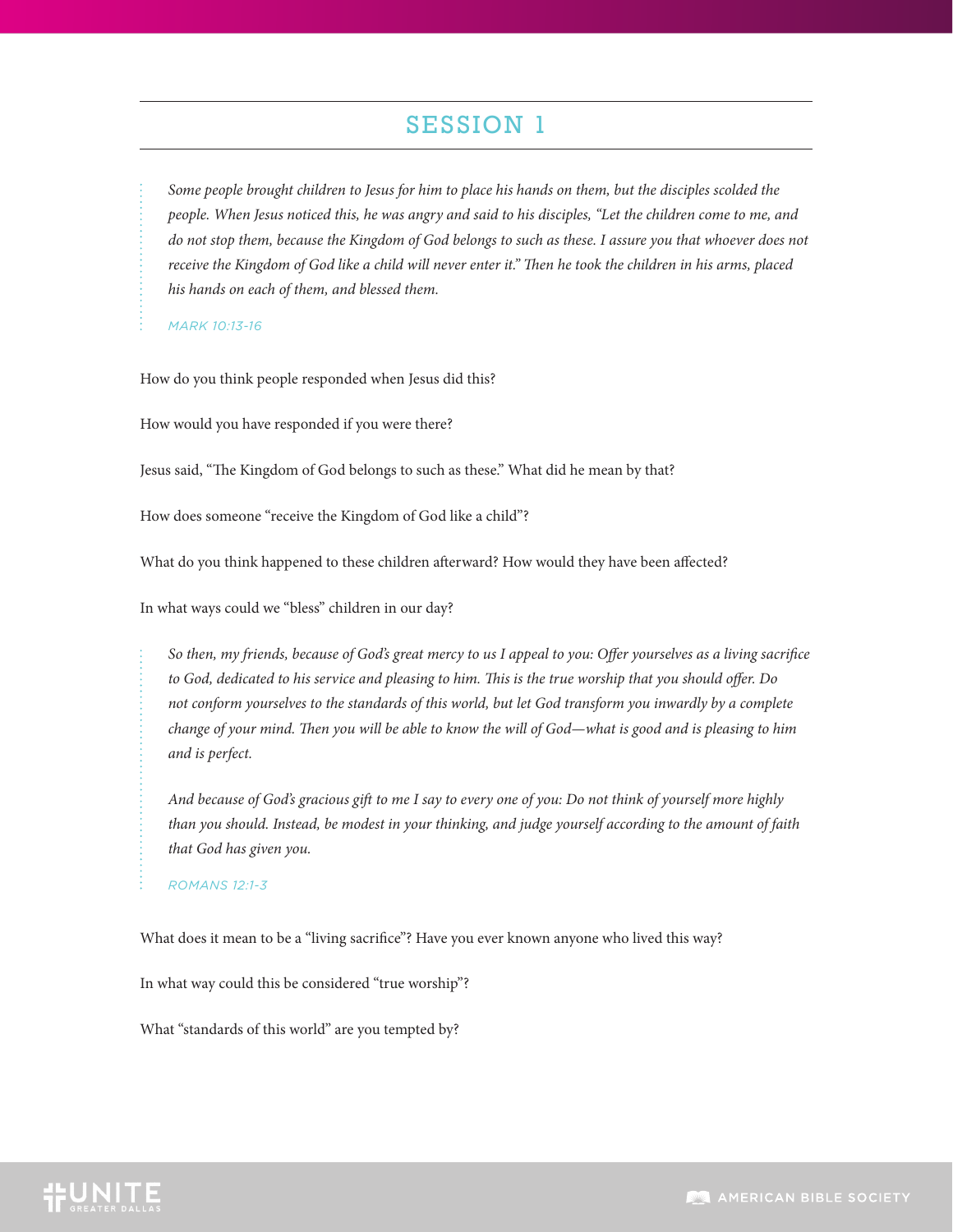How would you describe the attitude of a person transformed by God?

How would modesty in your thinking affect your relationships with others?

If Christians became known as people who were modest in their thinking, would that change how outsiders see us? Why? How?

*This is how we know what love is: Christ gave his life for us. We too, then, ought to give our lives for others! If we are rich and see others in need, yet close our hearts against them, how can we claim that we love God? My children, our love should not be just words and talk; it must be true love, which shows itself in action.*

*1 JOHN 3:16-18*

According to this text, what is love?

How do we "close our hearts" against people in need?

Does truly loving God mean that we'll respond to every need in our community?

Do you know people whose love is "just words and talk"? Has that ever described you?

What sort of "action" can get us out of "just words and talk" mode?

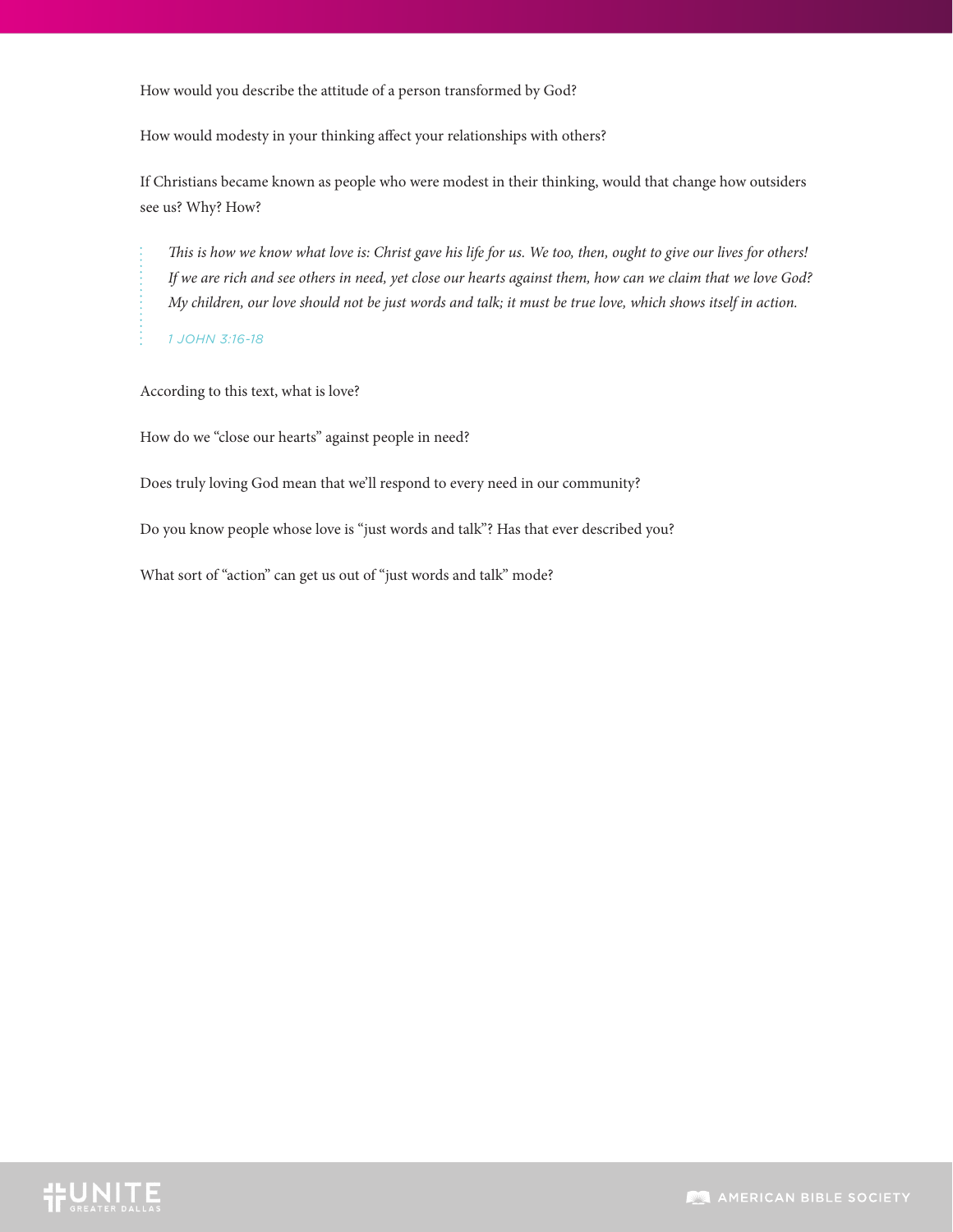*O Lord, our Lord,*

 *your greatness is seen in all the world! Your praise reaches up to the heavens; it is sung by children and babies. You are safe and secure from all your enemies; you stop anyone who opposes you. When I look at the sky, which you have made, at the moon and the stars, which you set in their places what are human beings, that you think of them; mere mortals, that you care for them? Yet you made them inferior only to yourself; you crowned them with glory and honor.*

*PSALM 8:1-5*

How would you describe the tone of this psalm?

How is the Lord's praise "sung by children and babies"? Is it talking about Sunday school songs or something else?

What does this psalm say about the value of human beings? Is it exalting us or putting us down?

What "glory and honor" have we humans been crowned with?

*Don't do anything from selfish ambition or from a cheap desire to boast, but be humble toward one another, always considering others better than yourselves. And look out for one another's interests, not just for your own. The attitude you should have is the one that Christ Jesus had: He always had the nature of God, but he did not think that by force he should try to remain equal with God. Instead of this, of his own free will he gave up all he had, and took the nature of a servant. He became like a human being and appeared in human likeness. He was humble and walked the path of obedience all the way to death his death on the cross. For this reason God raised him to the highest place above and gave him the name that is greater than any other name.*

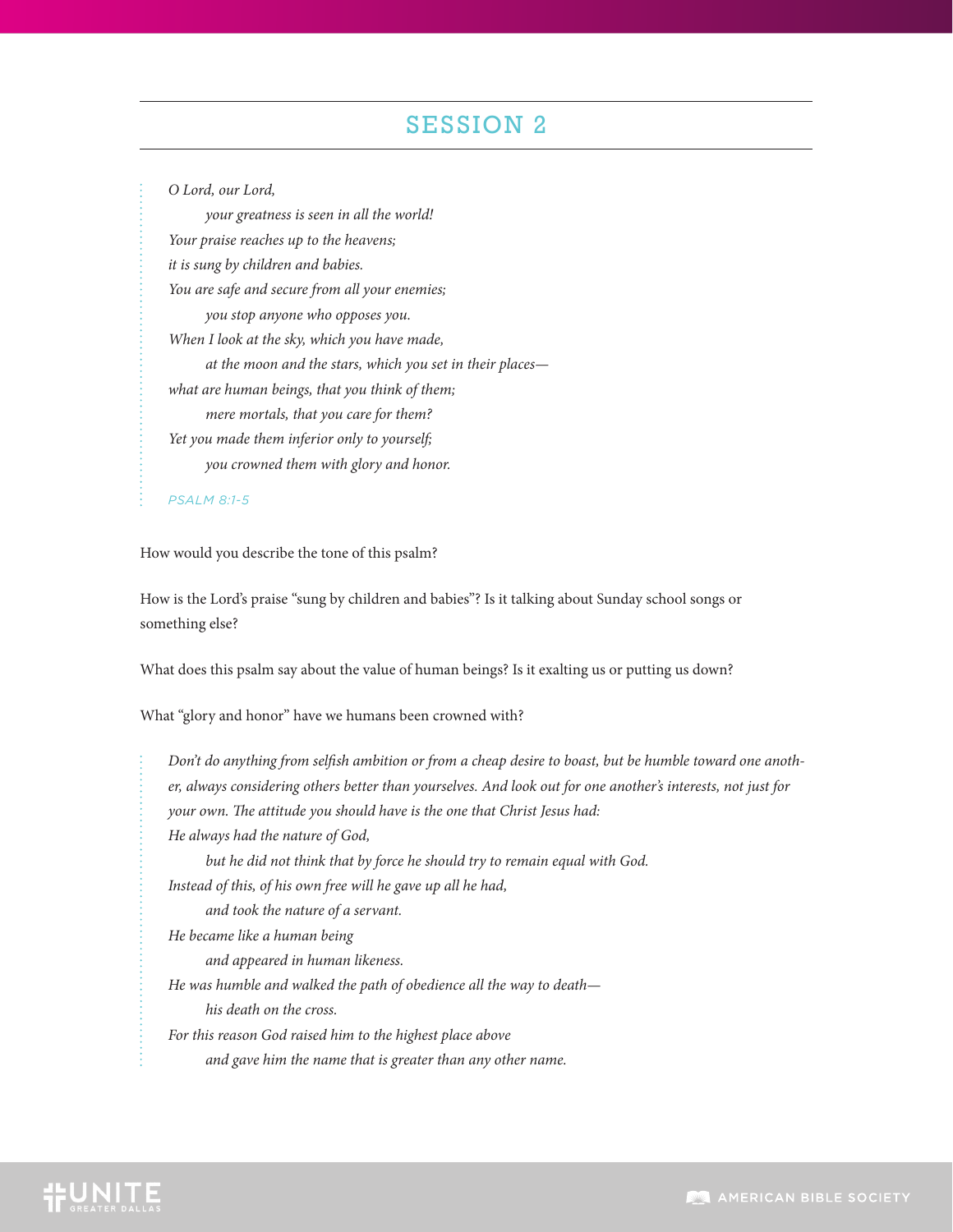*And so, in honor of the name of Jesus all beings in heaven, on earth, and in the world below will fall on their knees, and all will openly proclaim that Jesus Christ is Lord, to the glory of God the Father.*

*PHILIPPIANS 2:3-11*

What are three things this passage says about Jesus?

How should Jesus' attitude affect our attitude?

When we consider others better than ourselves, what effect does that have on our actions?

This was written to a church. Is it surprising to think that there would be "selfish ambition" in a church?

When people in your community look at Christians in general, do they see selfish ambition and boasting or do they see a Christ-like humility?

Which do they see when they look at your church in particular?

*Do everything without complaining or arguing, so that you may be innocent and pure as God's perfect children, who live in a world of corrupt and sinful people. You must shine among them like stars lighting up the sky, as you offer them the message of life. If you do so, I shall have reason to be proud of you on the Day of Christ, because it will show that all my effort and work have not been wasted.*

*PHILIPPIANS 2:14-16*

How does this passage describe believers?

How does it describe the world?

What is the "message of life" being offered?

Does it surprise you that the way to distinguish ourselves as God's children is to avoid complaining and arguing? Why would that be the main thing here?

With that in mind, what could you do to "shine" in this corrupt world?

What could the church do?

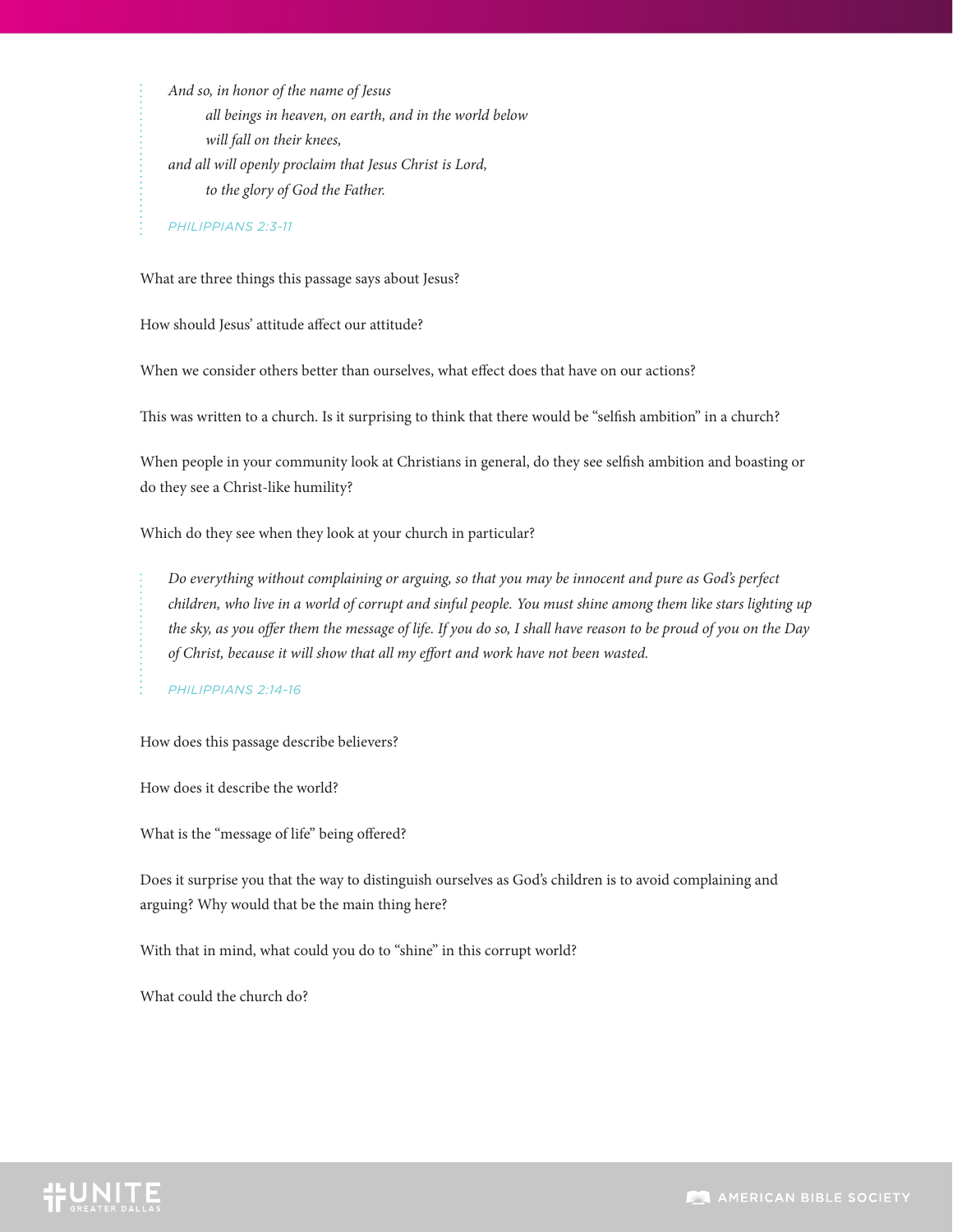*May our sons in their youth be like plants that grow up strong. May our daughters be like stately columns which adorn the corners of a palace.*

*PSALMS 144:12*

How are children like plants?

How are they like columns of a building?

How do children provide the strength and identity for future society?

What can we do now to help?

*Pray for the peace of Jerusalem: "May those who love you prosper. May there be peace inside your walls and safety in your palaces." For the sake of my relatives and friends I say to Jerusalem, "Peace be with you!" For the sake of the house of the Lord our God I pray for your prosperity.*

*PSALM 122:6-9*

Jerusalem was a special city, but it was also the Psalmist's home town. How does this psalm guide is in praying for our community?

What kind of "peace" is needed in our community?

How can we promote various kinds of peace in our community?

*"The Lord Almighty, the God of Israel, says to all those people whom he allowed Nebuchadnezzar to take away as prisoners from Jerusalem to Babylonia: 'Build houses and settle down. Plant gardens and eat what you grow in them. Marry and have children. Then let your children get married, so that they also may have children. You must increase in numbers and not decrease. Work for the good of the cities where I have made you go as prisoners. Pray to me on their behalf, because if they are prosperous, you will be prosperous too.'"*

#### *JEREMIAH 29:4-7*

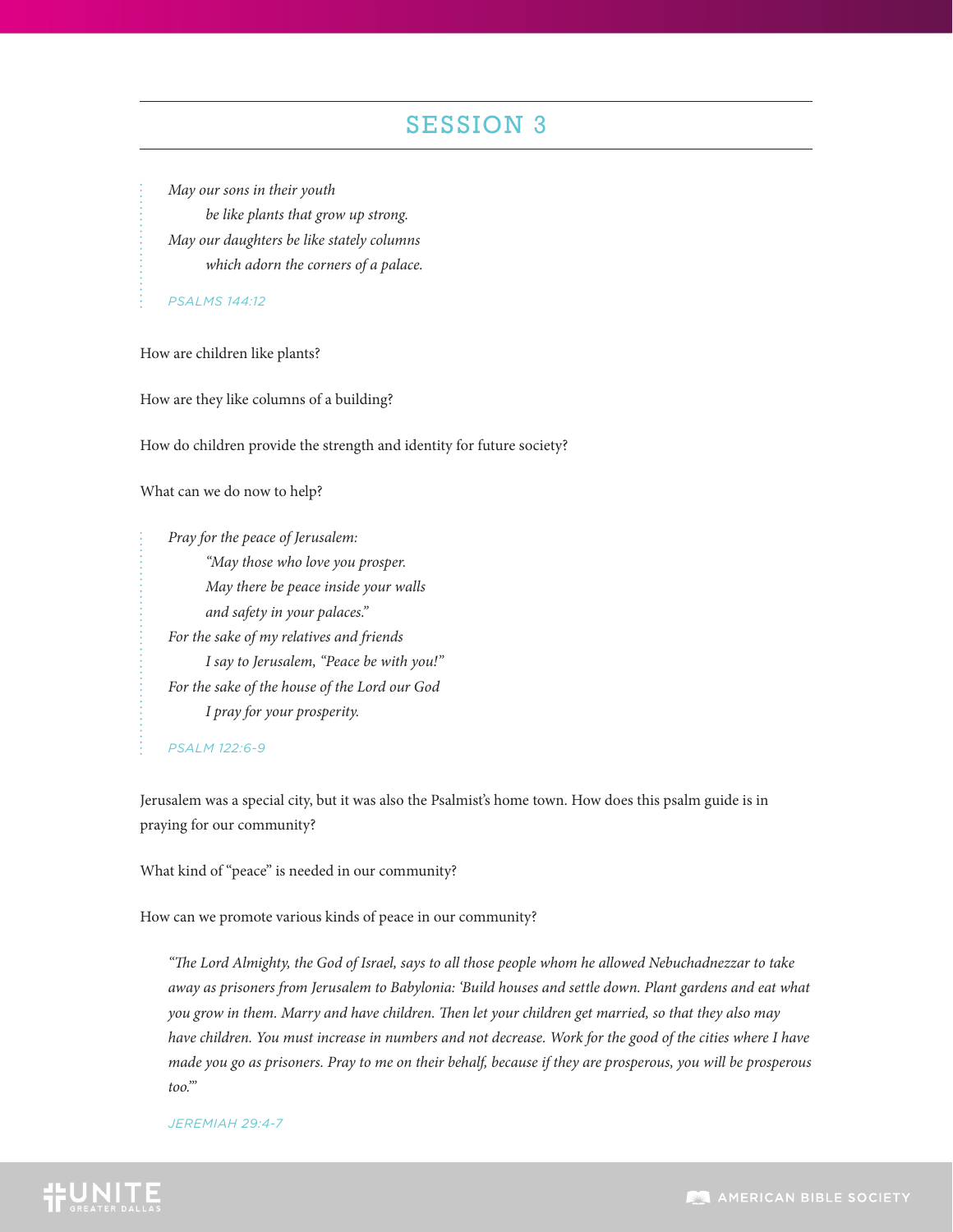How would you describe the gist of this passage?

Do you find it surprising that God would ask his chosen people to settle down like this in foreign communities?

How do you think the captive Jews felt when they heard this?

In this passage, what does it mean to be "prosperous"?

Can you invest in your community in a similar way? How?

What would it look like for the church to get involved like this?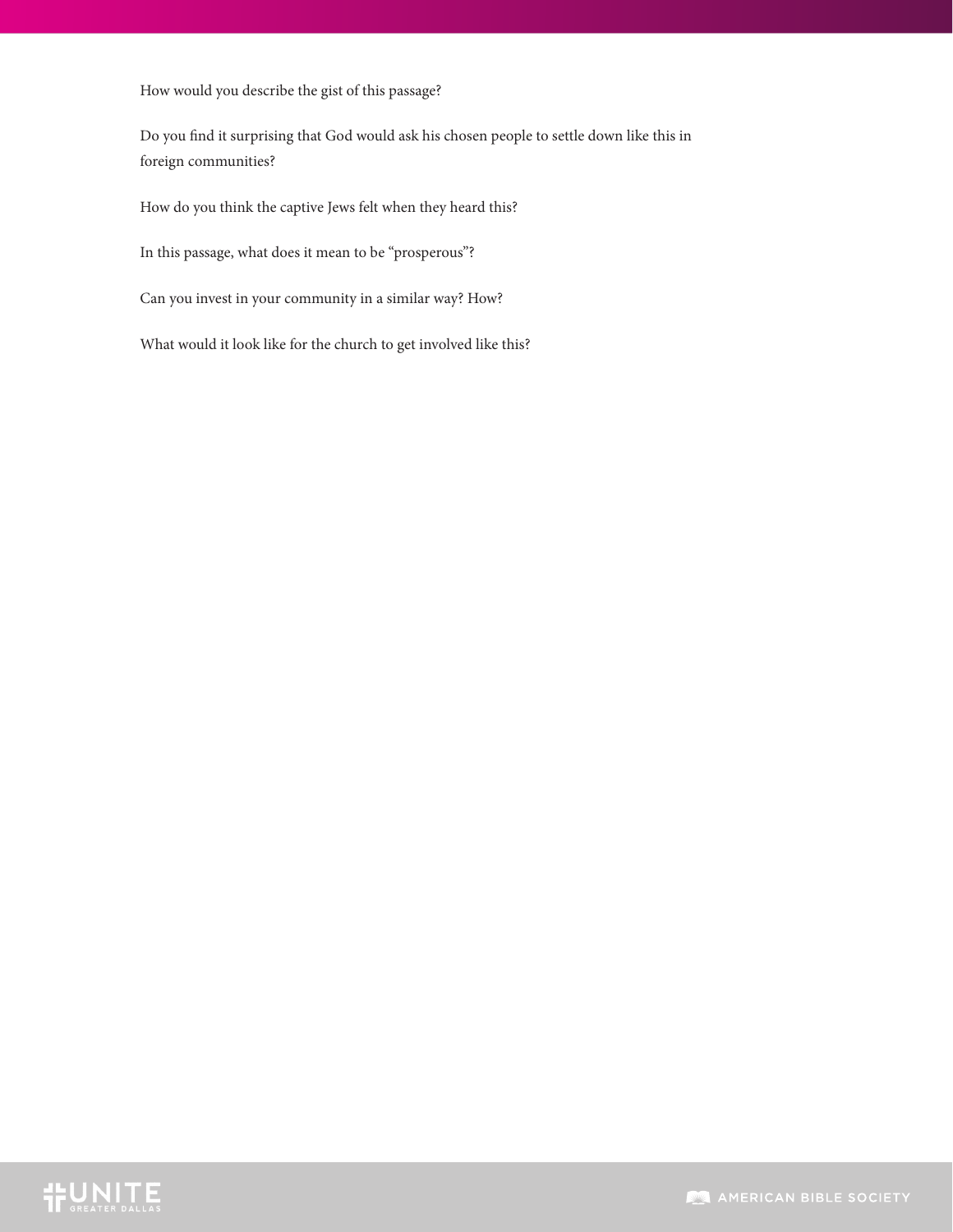*The Lord Almighty gave this message to Zechariah: "I have longed to help Jerusalem because of my deep love for her people, a love which has made me angry with her enemies. I will return to Jerusalem, my holy city, and live there. It will be known as the faithful city, and the hill of the Lord Almighty will be called the*  sacred hill. Once again old men and women, so old that they use canes when they walk, will be sitting in *the city squares. And the streets will again be full of boys and girls playing.*

*"This may seem impossible to those of the nation who are now left, but it's not impossible for me."*

*ZECHARIAH 8:1-6*

How would you describe this scene?

How does it make you feel?

What do you think the Lord mentioned both old people with canes and young people playing?

Is this just a vision for a future "kingdom of God" or could it become a reality in our communities?

*Then God said, "And now we will make human beings; they will be like us and resemble us. They will have power over the fish, the birds, and all animals, domestic and wild, large and small." So God created human beings, making them to be like himself. He created them male and female, blessed them, and said, "Have many children, so that your descendants will live all over the earth and bring it under their control. I am putting you in charge of the fish, the birds, and all the wild animals. I have provided all kinds of grain and all kinds of fruit for you to eat; but for all the wild animals and for all the birds I have provided grass and leafy plants for food"—and it was done. God looked at everything he had made, and he was very pleased. Evening passed and morning came—that was the sixth day.*

*GENESIS 1:26-31*

What does this passage say about human beings?

What does the Creator ask human beings to do?

"Like himself " could also be translated "in the image of God." How could it affect our attitude toward our community—and its children—when we realize that they bear God's image?

If you're reading ahead, you see that sin enters the story in Genesis 3. How should the reality of sin affect our attitude toward the image-of-God people we live with?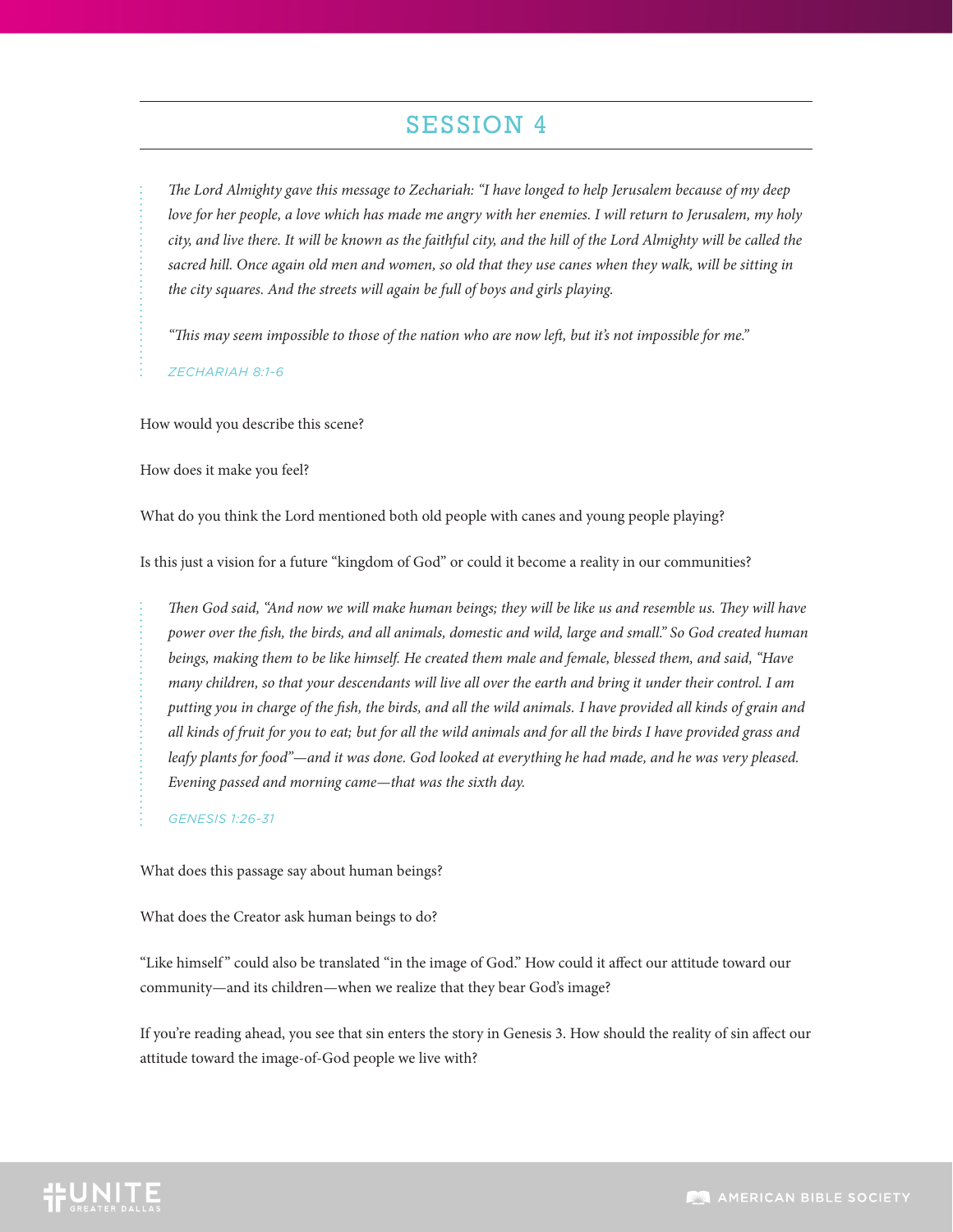*"You are like salt for the whole human race. But if salt loses its saltiness, there is no way to make it salty again. It has become worthless, so it is thrown out and people trample on it.*

*"You are like light for the whole world. A city built on a hill cannot be hid. No one lights a lamp and puts it under a bowl; instead it is put on the lampstand, where it gives light for everyone in the house. In the same way your light must shine before people, so that they will see the good things you do and praise your Father in heaven."*

#### *MATTHEW 5:13-16*

In what way are followers of Christ like salt?

In what way do we shine like light?

What is the result of our shining?

What specific "good things" can we do to be "light" and "salt" in our community?

# **TEUNITE**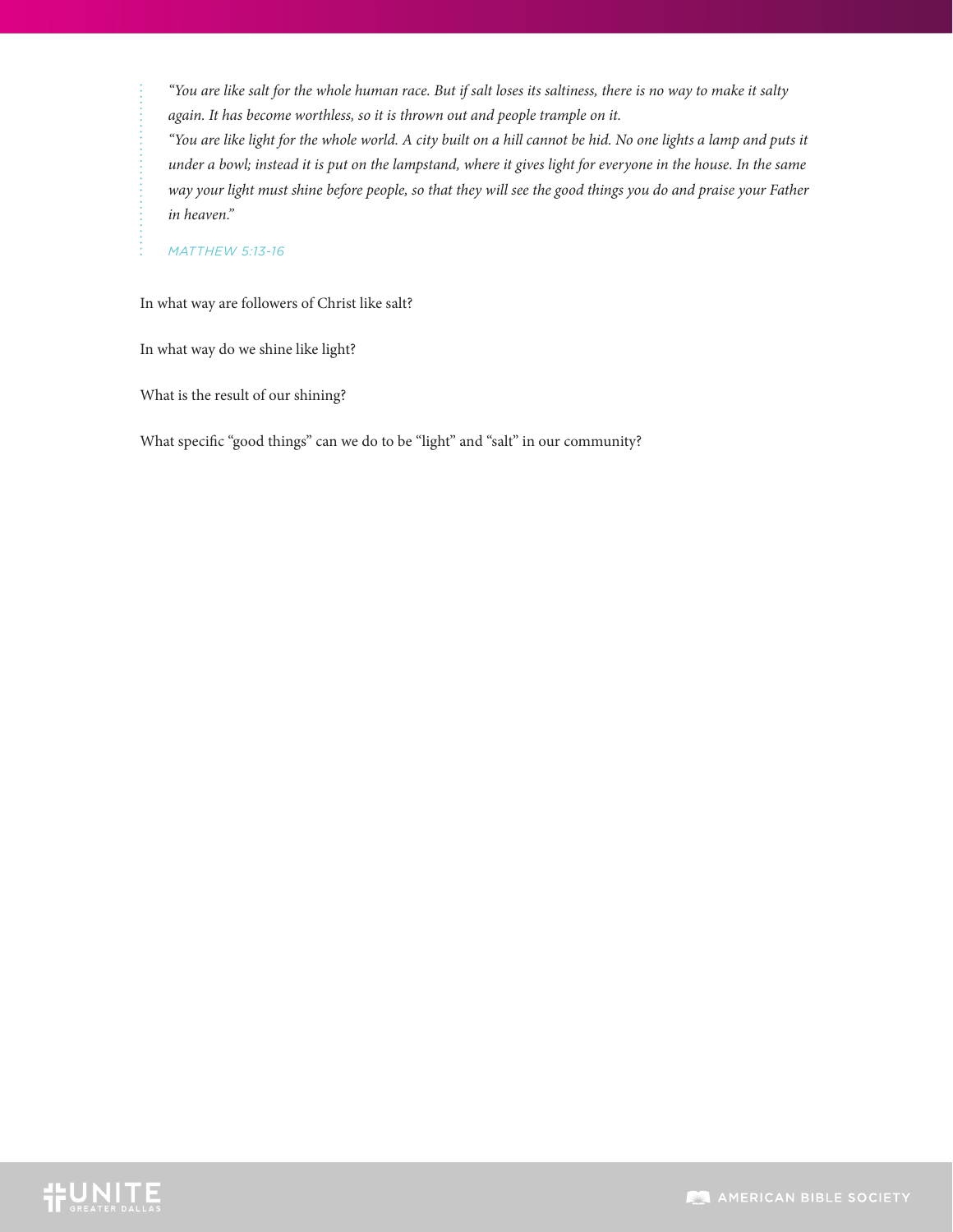*Teach children how they should live, and they will remember it all their life.*

#### *PROVERBS 22:6*

Has this proven true for you? Are there things you were taught as a child that you still remember—and perhaps practice—today? Like what?

How does this make you feel about the importance of good parenting?

How does this make you feel about the importance of good schools?

What particular lessons in "how they should live" would you like children to be taught today?

*This is what love is: it is not that we have loved God, but that he loved us and sent his Son to be the means by which our sins are forgiven.*

*Dear friends, if this is how God loved us, then we should love one another. No one has ever seen God, but if we love one another, God lives in union with us, and his love is made perfect in us.*

*1 JOHN 4:10-11*

According to this passage, what is love?

There's an essential integrity here—we act out of our basic identity. So what's the connection between God's love for us and our love for others?

How is God's love "made perfect" (that term often means "brought to completion") in us?

If God loved us in spite of our sin (Romans 5:8), how should we be treating the sinful people around us?

What specific acts of love would be important to do in this community?

*Love is patient and kind; it is not jealous or conceited or proud; love is not ill-mannered or selfish or irri*table; love does not keep a record of wrongs; love is not happy with evil, but is happy with the truth. Love *never gives up; and its faith, hope, and patience never fail.*

*1 CORINTHIANS 13:4-7*

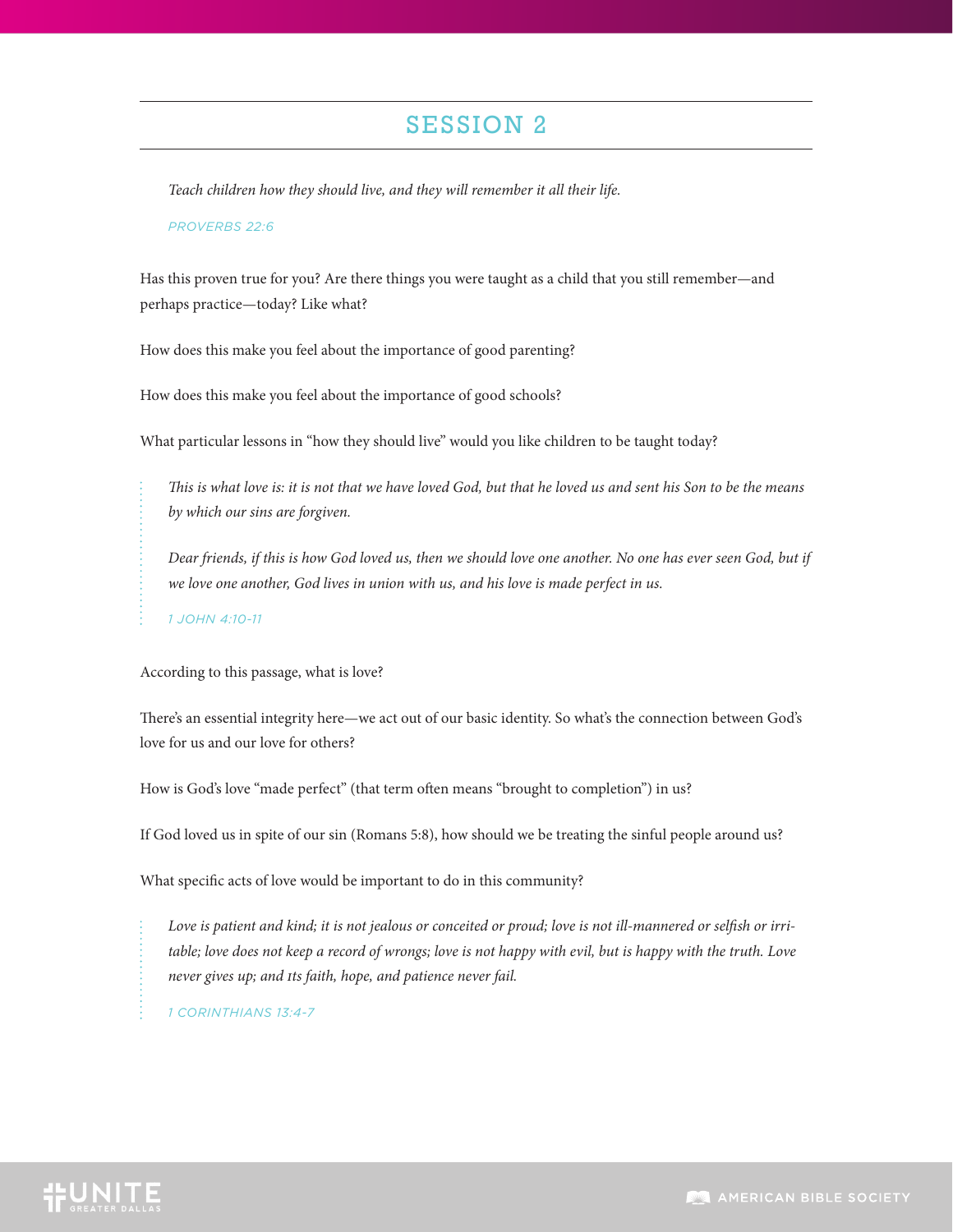#### Which of these descriptions of love stands out to you?

Which is the hardest for you to put into practice?

Which of these qualities, as they're lived out, would mean the most to your neighbors?

Can you come up with an example of a person being "patient" in this community? Being "kind"? Avoiding jealousy or conceit or pride? Go through each of these descriptions and consider what it actually looks like—or what its opposite looks like.

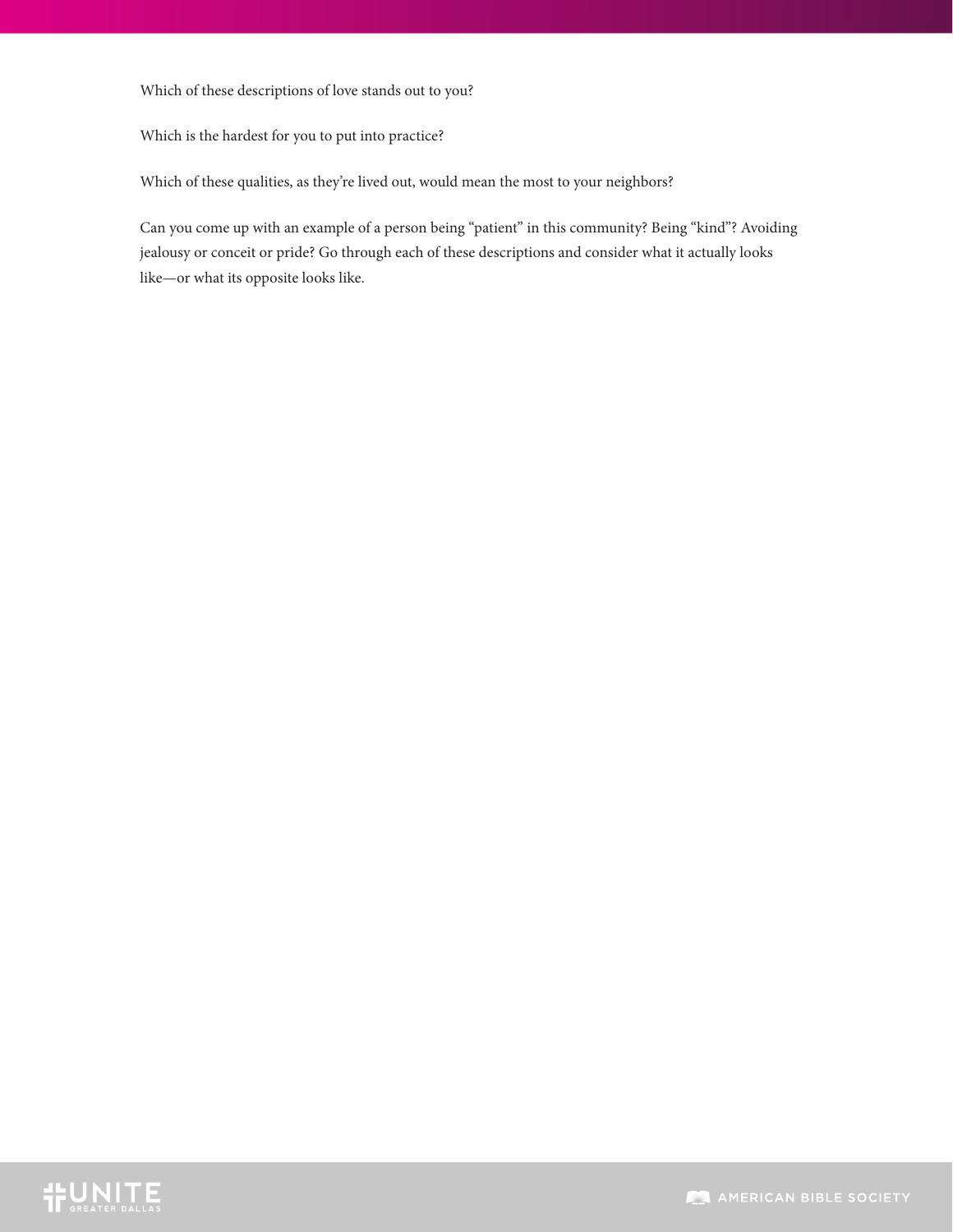*At that time the disciples came to Jesus, asking, "Who is the greatest in the Kingdom of heaven?"*

*So Jesus called a child to come and stand in front of them, and said, "I assure you that unless you change and become like children, you will never enter the Kingdom of heaven. The greatest in the Kingdom of heaven is the one who humbles himself and becomes like this child. And whoever welcomes in my name one such child as this, welcomes me.*

*"If anyone should cause one of these little ones to lose his faith in me, it would be better for that person to*  have a large millstone tied around his neck and be drowned in the deep sea. How terrible for the world that *there are things that make people lose their faith! Such things will always happen—but how terrible for the one who causes them!*

*MATTHEW 18:1-7*

What's the answer to that first question?

How can we "become like children"?

The millstone thing is pretty severe. Why would Jesus speak so harshly about this situation?

How does this passage confirm or change your view of the value of children?

*John said to him, "Teacher, we saw a man who was driving out demons in your name, and we told him to stop, because he doesn't belong to our group."*

*"Do not try to stop him," Jesus told them, "because no one who performs a miracle in my name will be able soon afterward to say evil things about me. For whoever is not against us is for us. I assure you that anyone who gives you a drink of water because you belong to me will certainly receive a reward.*

*MARK 9:38-41*

What were John and the other disciples assuming about the man who was driving out demons?

Do you think they expected the response Jesus gave them?

Are you surprised by the statement "Whoever is not against us is for us"? Why or why not?

What could that statement mean for our efforts to serve the community? Who could we partner with?

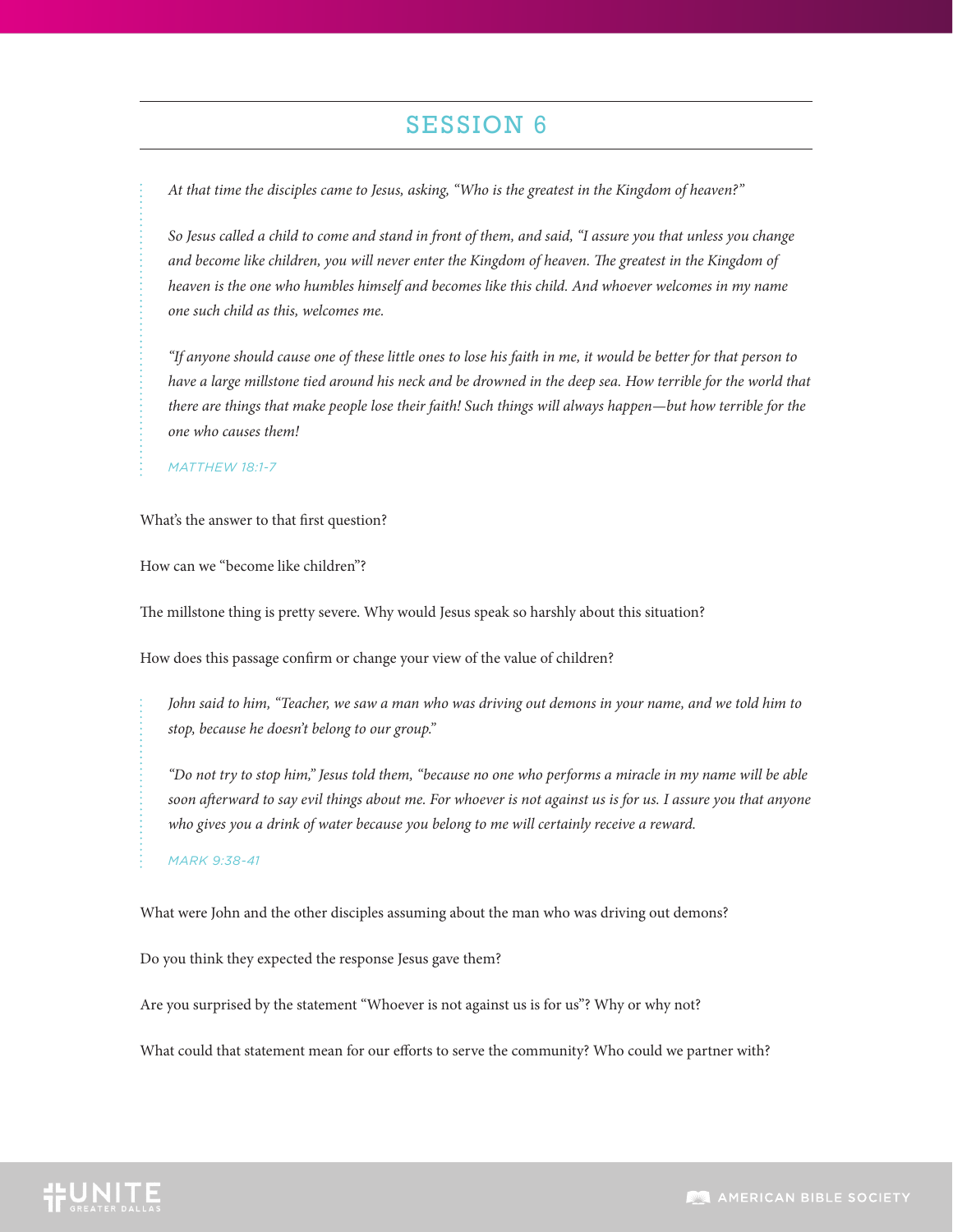*For I planned to visit you on my way to Macedonia and again on my way back, in order to get help from you for my trip to Judea. In planning this, did I appear fickle? When I make my plans, do I make them from selfish motives, ready to say "Yes, yes" and "No, no" at the same time? As surely as God speaks the truth, my promise to you was not a "Yes" and a "No." For Jesus Christ, the Son of God, who was preached among you by Silas, Timothy, and myself, is not one who is "Yes" and "No." On the contrary, he is God's "Yes"; for it is he who is the "Yes" to all of God's promises. This is why through Jesus Christ our "Amen" is said to the glory of God.*

*2 CORINTHIANS 1:16-20*

Some sort of change happened in Paul's itinerary. What do you think it was?

Why do you think Paul makes such a big deal about it?

He seems to be talking about integrity. How important for us as Christ-followers to say what we mean and follow through on our commitments?

How could this be important as we partner with others in our community?

# **IFUNITE**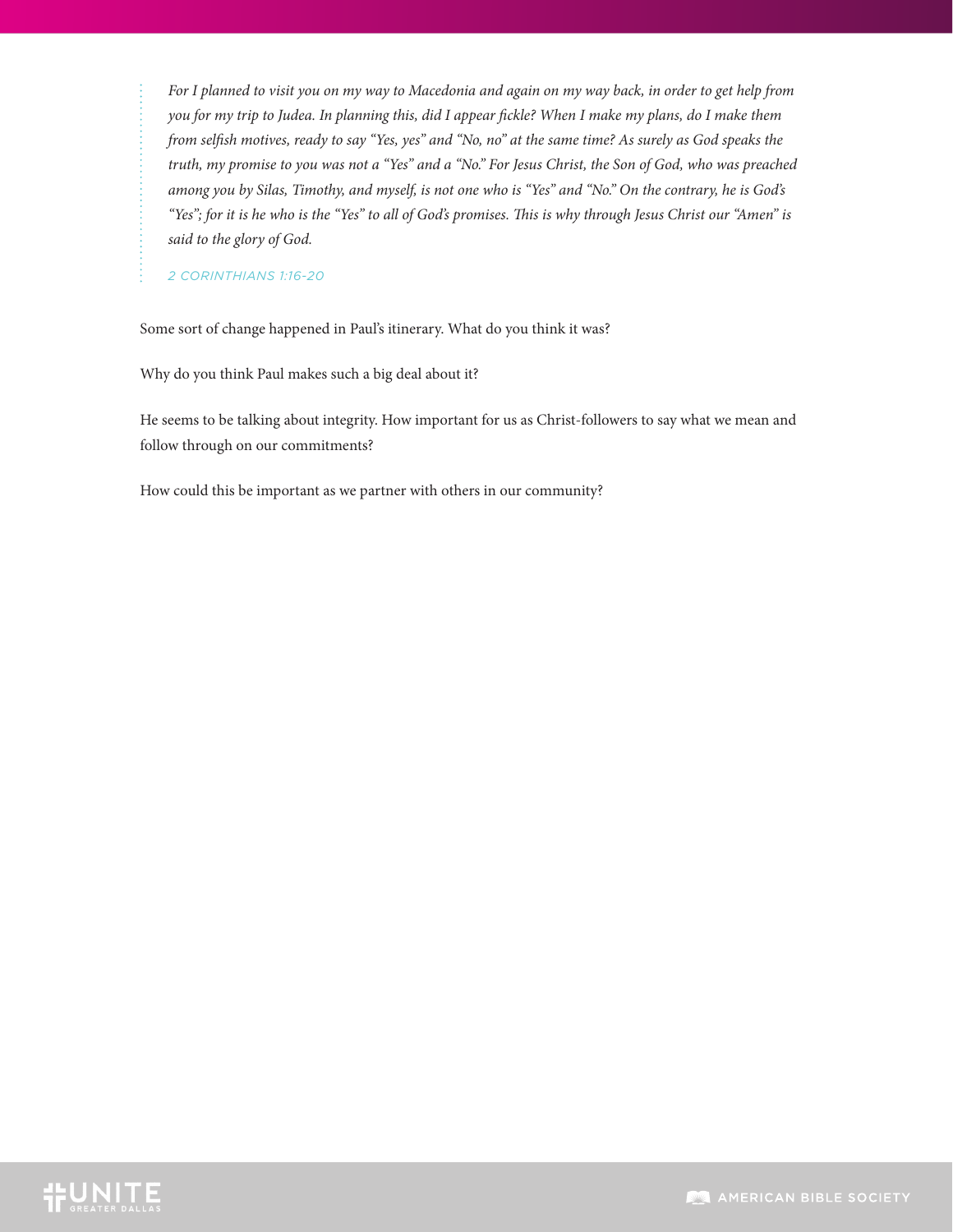*Count seven weeks from the time that you begin to harvest the grain, and then celebrate the Harvest Festival, to honor the Lord your God, by bringing him a freewill offering in proportion to the blessing he has given you. Be joyful in the Lord's presence, together with your children, your servants, and the Levites, foreigners, orphans, and widows who live in your towns. Do this at the one place of worship. Be sure that you obey these commands; do not forget that you were slaves in Egypt.*

*DEUTERONOMY 16:9-12*

These are instructions for one of several festivals observed by the Israelites. What was involved in this Harvest Festival?

What emotions do you find in this passage?

Various groups are listed as people to share the joyous celebration with. Who's first on the list?

Who else is on that list?

What does being "slaves in Egypt" have to do with anything else in this passage?

*Be under obligation to no one—the only obligation you have is to love one another. Whoever does this has obeyed the Law. The commandments, "Do not commit adultery; do not commit murder; do not steal; do not desire what belongs to someone else"—all these, and any others besides, are summed up in the one command, "Love your neighbor as you love yourself." If you love others, you will never do them wrong; to love, then, is to obey the whole Law.*

*ROMANS 13:8-10*

According to this passage, what's the relationship between love and the commandments?

Does it surprise you to read this? Do you think it would surprise your neighbors?

Think of three people who could, very specifically, be considered your "neighbors." What precise actions could you take to show love to them "as you love yourself "?

Think of some things you could do to support a local school. How would these things be examples of loving your neighbors as you love yourself?

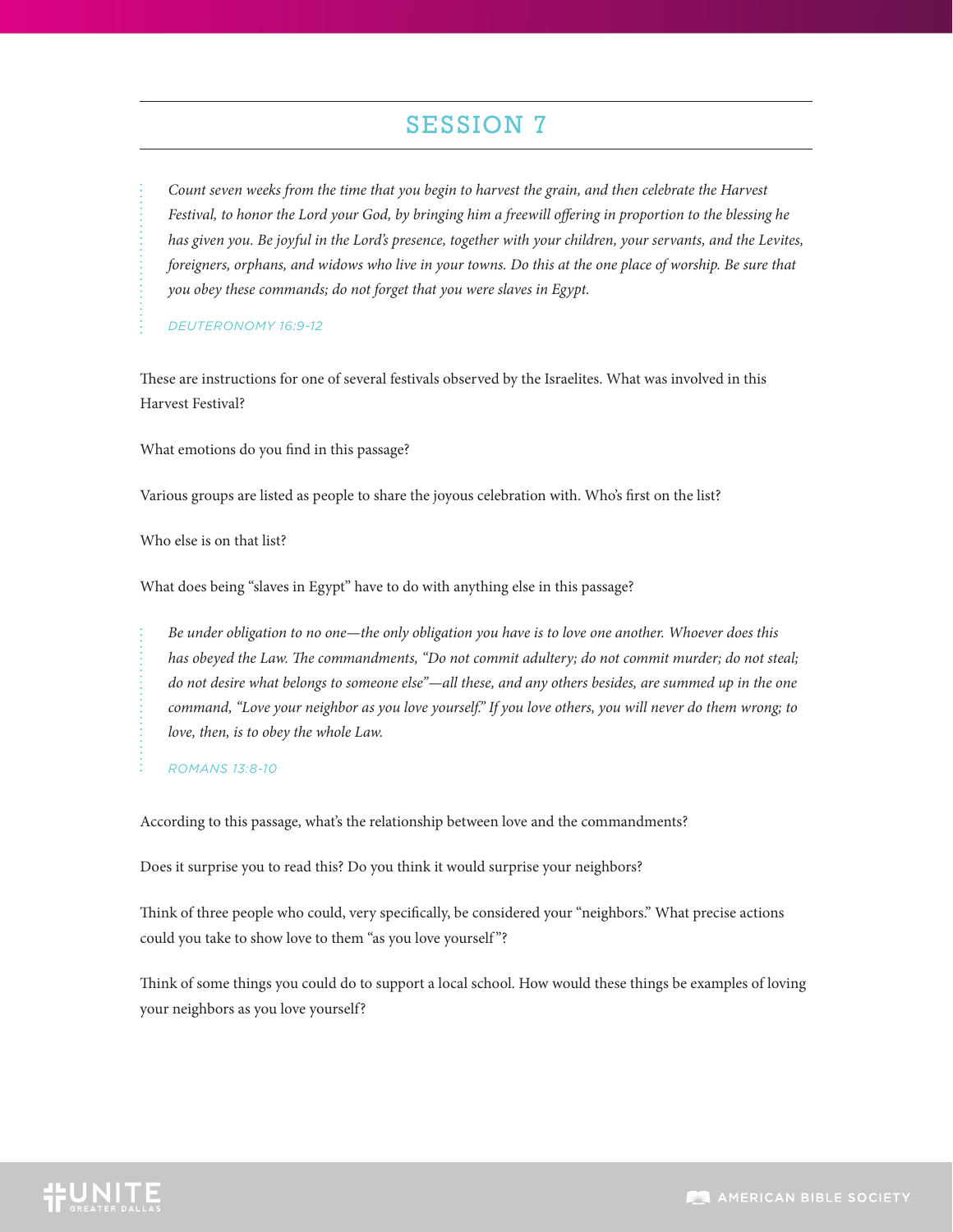*What shall I bring to the Lord, the God of heaven, when I come to worship him? Shall I bring the best calves to burn as offerings to him? Will the Lord be pleased if I bring him thousands of sheep or endless streams of olive oil? Shall I offer him my first-born child to pay for my sins? No, the Lord has told us what is good. What he requires of us is this: to do what is just, to show constant love, and to live in humble fellowship with our God.*

*MICAH 6:6-8*

The prophet Micah wonders about the most appropriate way to worship a great God. What options does he consider?

What options does he settle on?

How can we practice justice in our society today?

Is it significant that the "humble fellowship" with God is connected with the "constant love" we show to others? Why?

As we serve our community, can we consider that an act of worship for God? If so, how well should we try to serve?

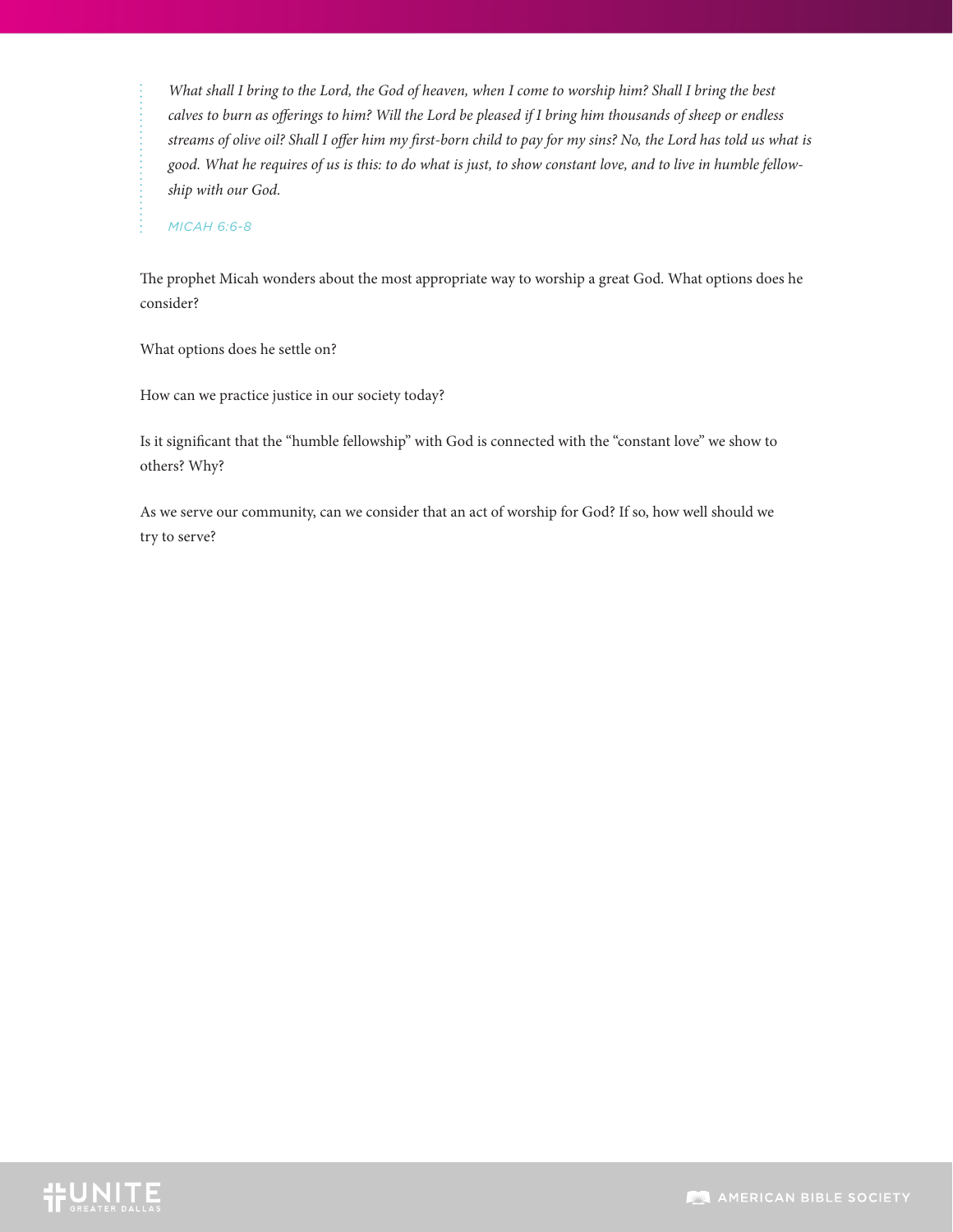*Early the next morning Abraham gave Hagar some food and a leather bag full of water. He put the child on her back and sent her away. She left and wandered about in the wilderness of Beersheba. When the water was all gone, she left the child under a bush and sat down about a hundred yards away. She said to herself, "I can't bear to see my child die." While she was sitting there, she began to cry.*

*God heard the boy crying, and from heaven the angel of God spoke to Hagar, "What are you troubled about, Hagar? Don't be afraid. God has heard the boy crying. Get up, go and pick him up, and comfort him. I will make a great nation out of his descendants." Then God opened her eyes, and she saw a well. She went and filled the leather bag with water and gave some to the boy. God was with the boy as he grew up; he lived in the wilderness of Paran and became a skillful hunter.*

*GENESIS 21:14-20*

Hagar was a servant girl who gave birth to Abraham's son Ishmael. At this point she was sent away into the desert. How would you describe your feelings at the beginning of this story?

By the end of the story, how did your feelings change?

What did God do in this situation?

How do you think Hagar felt to know that God had heard her son crying?

What "cries" should we pay attention to in our communities and local schools?

*Everything you do or say, then, should be done in the name of the Lord Jesus, as you give thanks through him to God the Father.*

*Children, it is your Christian duty to obey your parents always, for that is what pleases God.*

*Parents, do not irritate your children, or they will become discouraged.*

*Whatever you do, work at it with all your heart, as though you were working for the Lord and not for people. Remember that the Lord will give you as a reward what he has kept for his people. For Christ is the real Master you serve.*

*COLOSSIANS 3:17,20-21,23-24*